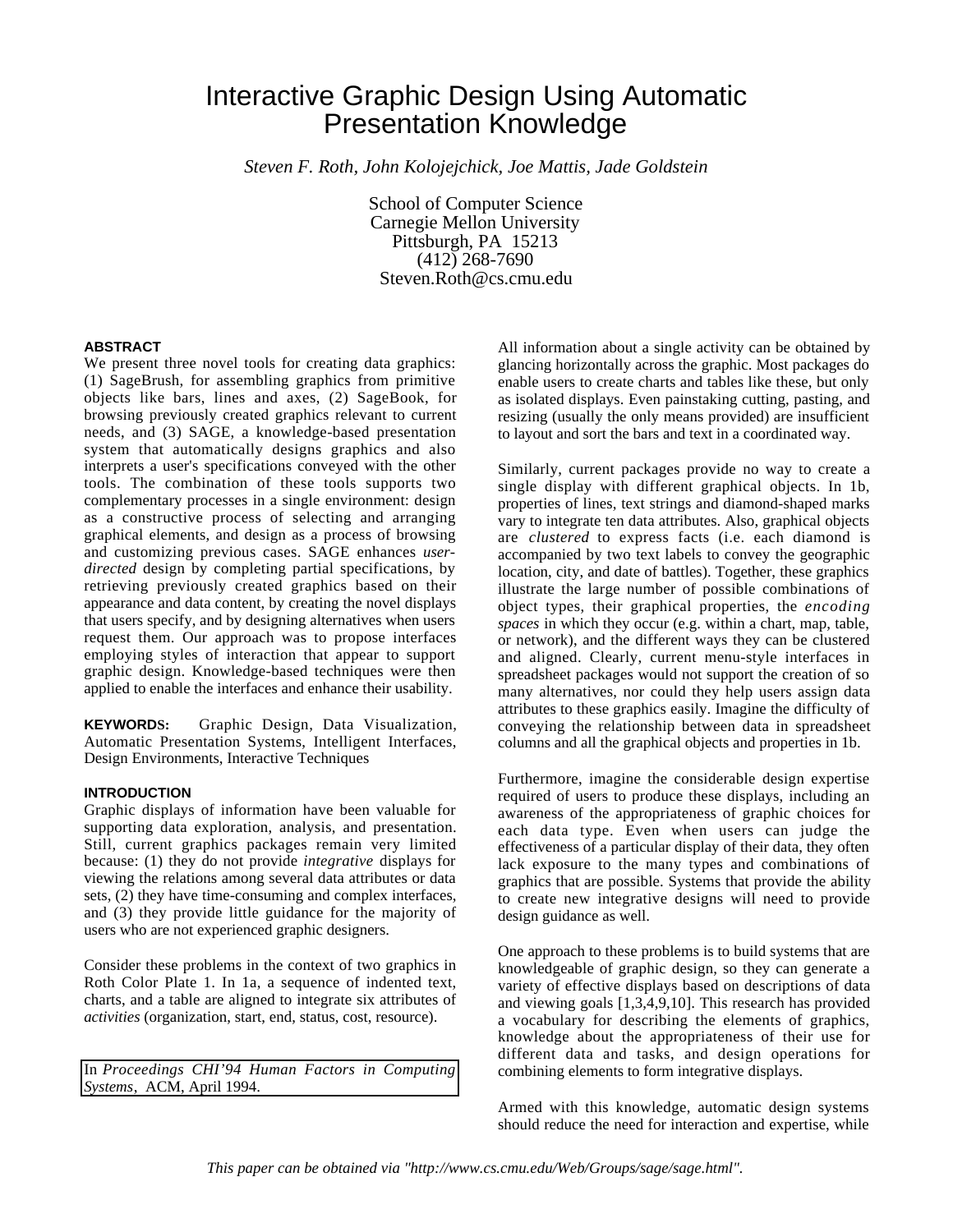providing great flexibility in customizing displays. However, previous automatic design research has not been concerned with supporting interaction with users and has focused on issues of identifying and encoding knowledge of data, tasks, and design. No paradigms have been developed for a collaborative process between human and automated designers.

This paper describes a novel approach to interactive graphic design, in which automatic mechanisms are used to support users, not replace them. The following sections describe an overview of our approach, two major components of the system that correspond to two complementary styles of design, and some sample design interactions which illustrate these capabilities.

#### **OVERVIEW OF CURRENT APPROACH**

Our approach to supporting design has been to integrate an evolving automatic presentation system called SAGE [9,10] with two new interactive design tools called SageBrush and SageBook. Both tools enable users to manipulate familiar objects in order to perform natural design operations, shielding users from the more complex representations and operations that SAGE uses to create graphics.

SageBrush (also called Brush) is representative of design tool interfaces in which users specify graphics by constructing sketches from a palette of primitives and/or partial designs. Our goal is to provide a flexible, generative, direct manipulation design interface, in which users can create a large number of possible combinations of graphical elements, customize their spatial and structural relationships, and map them to the data they wish to visualize.

SageBook (also called Book) is an interface for browsing and retrieving previously created pictures (i.e. complete, rendered designs) and utilizing them to visualize new data. Book supports an approach to design in which people remember or examine previous successful visualizations and use them as a starting point for designing displays of new data, extending and customizing them as needed. Our experiences in graphic design, as well as related research on engineering and software design [2,6], suggest that search and reuse of prior cases with customization is a common process. Therefore, our goal is to provide methods for searching through previously created pictures based on their graphical properties and/or the properties of the data they express. A picture found in this way can optionally be modified in Brush prior to sending it to SAGE, which creates a graphic for the new data.

SAGE is an automatic presentation system containing many features of related systems like APT, BOZ, and ANDD [1,3,4]. Inputs are a characterization of data to be visualized and a user's data viewing goals. Design operations include selecting techniques based on expressiveness and effectiveness criteria, and composing and laying out graphics appropriate to data and goals. A detailed discussion of automatic design capabilities,

including the operations that produced Roth Color Plate 1a, can be found elsewhere [7,9].

The current version of SAGE goes beyond previous systems in several ways. SAGE can create graphics when users completely specify their designs as well as when they provide no specifications at all. Most importantly, it can accept *partial* specifications at any level of completeness between these two extremes and finish the design reasonably. User specifications serve as *design directives,* which constrain the path of a search algorithm that selects and composes graphics to create a design.

The ability to accept partial specifications from Brush is due to a rich *object representation* of the components of graphic displays, including their syntax (i.e. their spatial and structural relationships) and semantics (i.e. how they indicate the correspondence between data and graphics). The representation allows SAGE to produce combinations of a wide variety of 2D graphics (e.g. charts, tables, maplike coordinate systems, text-outlines, networks). It also enables SAGE to support Book's search for previous pictures with graphical elements specified by users.

The object representation is highly extensible, allowing new graphical objects (e.g. lines, polygons, custom icons) and encoder mechanisms (e.g. charts, color keys, maps) to be added incrementally. For example, when a line object is added to the library, each end-point is defined as having horizontal and vertical positions, enabling the line to be displayed against the axes of a chart. If a map-style is later defined in the library as an encoder that displays horizontal and vertical positions, then SAGE can automatically draw lines on maps (as in Roth Color Plate 1b).

SAGE also contains a richer representation of the *characteristics* of data (e.g. distinguishing scales of measurement, temperature, dates, spatial coordinates, etc). Data transformation operations enable the design of graphics without depending on the surface form of input data (e.g. in relational database terms, SAGE can display N-ary relations and is not dependent on whether data is expressed as multiple binary relations or as a single N-ary relation).

#### **ARCHITECTURE**

Figure 1 illustrates the conceptual relationships among SageBrush, SageBook, SAGE, and a Data Selector - a tool for indicating the mapping between data and graphics. The process of retrieving data needs to be integrated with graphic creation but is not the focus of this paper. We are exploring several interactive methods for retrieving and transferring data to the selector, where data appears as a table whose headers can be mapped to graphics (Figure 2).

Users interact with Brush to create graphic design *sketches,* which are schematic views of designs. These are translated into *design directives,* which are specifications expressed in SAGE's graphic representation language. Directives include: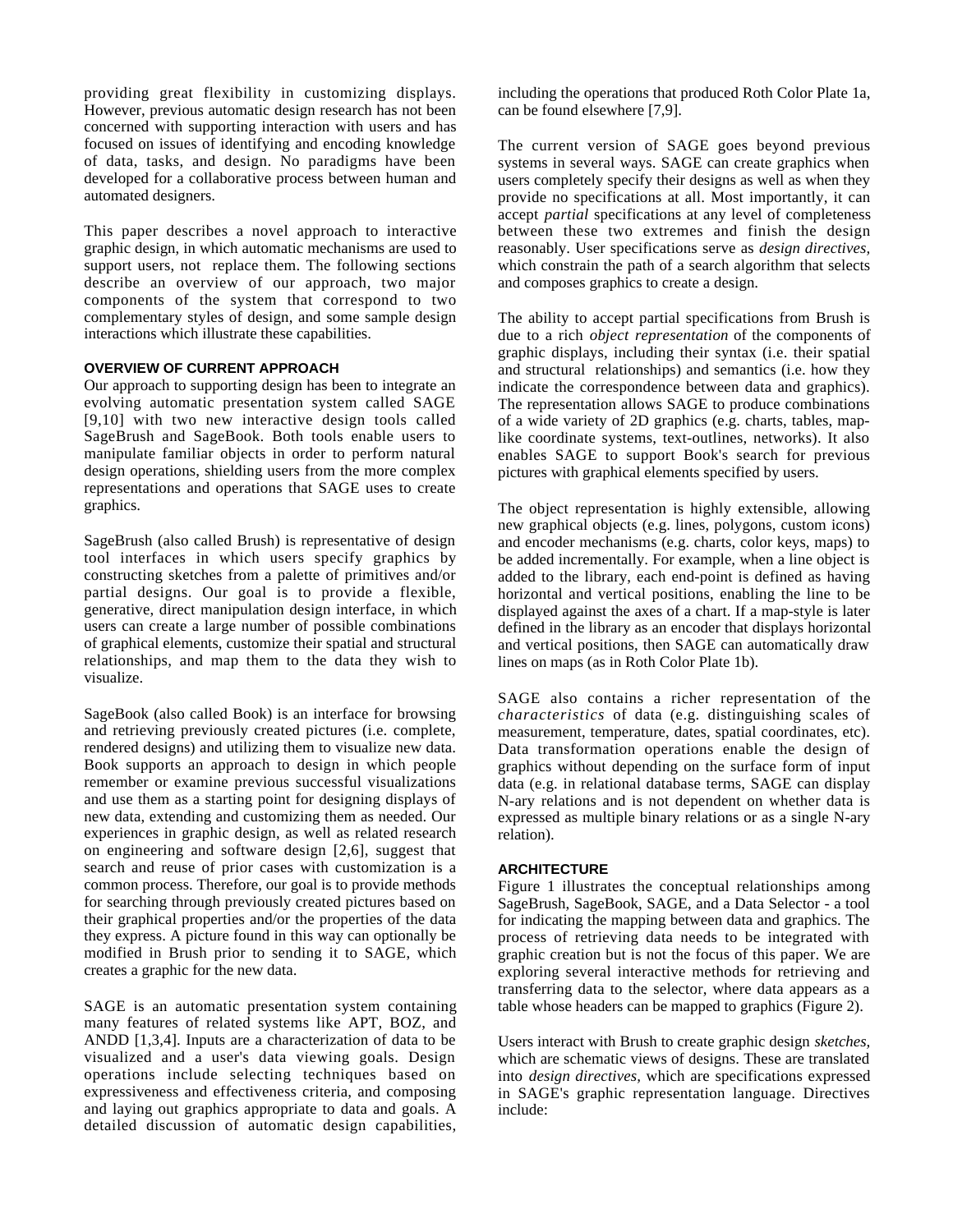- grapheme and property choices (e.g. color and size of circles, lines, text, and other graphical objects),
- encoding mechanisms that provide frames of reference against which properties of graphemes are interpreted (e.g. 2-axis chart, table, map, network),
- layout constraints (e.g. alignment of multiple charts horizontally; ordering of labels and graphemes),
- grouping constraints indicating that clusters of graphemes are being used to express a single fact (e.g. a bar annotated with a text string; a cluster of items around a city on a map),
- mappings between data and these graphic elements.



Design directives from Brush serve two purposes: they guide SAGE's automatic processes and provide criteria for Book to use in searching its library of previously designed pictures. Brush can also translate graphics produced by SAGE back into sketches so that users can modify them.

Users interact with Book to view and save pictures created by SAGE. The saved information includes a bit map scaled to a browsable size, a sequence of design operations that SAGE can use to reconstruct the picture efficiently (i.e. without redesigning), the picture's data and data type characteristics, and a complete representation of the rendered graphic. Book searches its picture library based on data users specify with the Selector and/or design directives derived from sketches created in Brush's work area (Figure 2). Users request the creation of a graphic based on a previously found one by transferring it to Brush (where they modify it as a sketch) or directly to SAGE. The next sections describe these components in detail.

#### **SAGEBRUSH**

Brush is representative of tools with which users sketch or assemble graphical elements to create designs and map them to data. Brush provides users with an intuitive and efficient language for sketching their designs, and translates these sketches into a form that can be interpreted by SAGE. There are other possible styles of graphic design interface that could be coordinated with SAGE's internal design mechanisms. One alternative is the demonstrational approach proposed for Gold [5], in which users draw examples of displays. Our claim is that any interactive design interface that attempts to provide complete coverage

of graphics will require a knowledgeable system behind it to be successful.

*An example:* Figures 2, 3, and Roth Color Plate 1b illustrate a sequence for creating a new version of the famous graphic by Minard showing Napoleon's 1812 Campaign [11]. One data set describes the march segments (start and end latitudes/longitudes of each segment, the number of troops remaining, and the temperature). The other data set contains the city, date, and location of each major battle. These will be visualized by composing multiple graphemes and their properties on a map.



Figure 2: Starting a design sketch in SageBrush.

*Anchoring new designs with partial prototypes.* The creation of a new design begins with a user's selection of a partial prototype. As illustrated in Figure 2, Brush's interface consists of a design work area (center) into which users drag prototypes (top), graphemes (left), and data names (bottom). *Prototypes* are partial designs, each with a spatial organization, graphemes, and/or encoders that commonly occur together. Encoders are frames of reference for interpreting properties of graphemes. For example, axes enable us to interpret (i.e. derive a data value from) the position of a bar in a chart.

The choice of prototypes to include in the top menu can be customized to applications and could include previously designed graphics. Although primarily a constructive interface, Brush still allows design to be viewed as a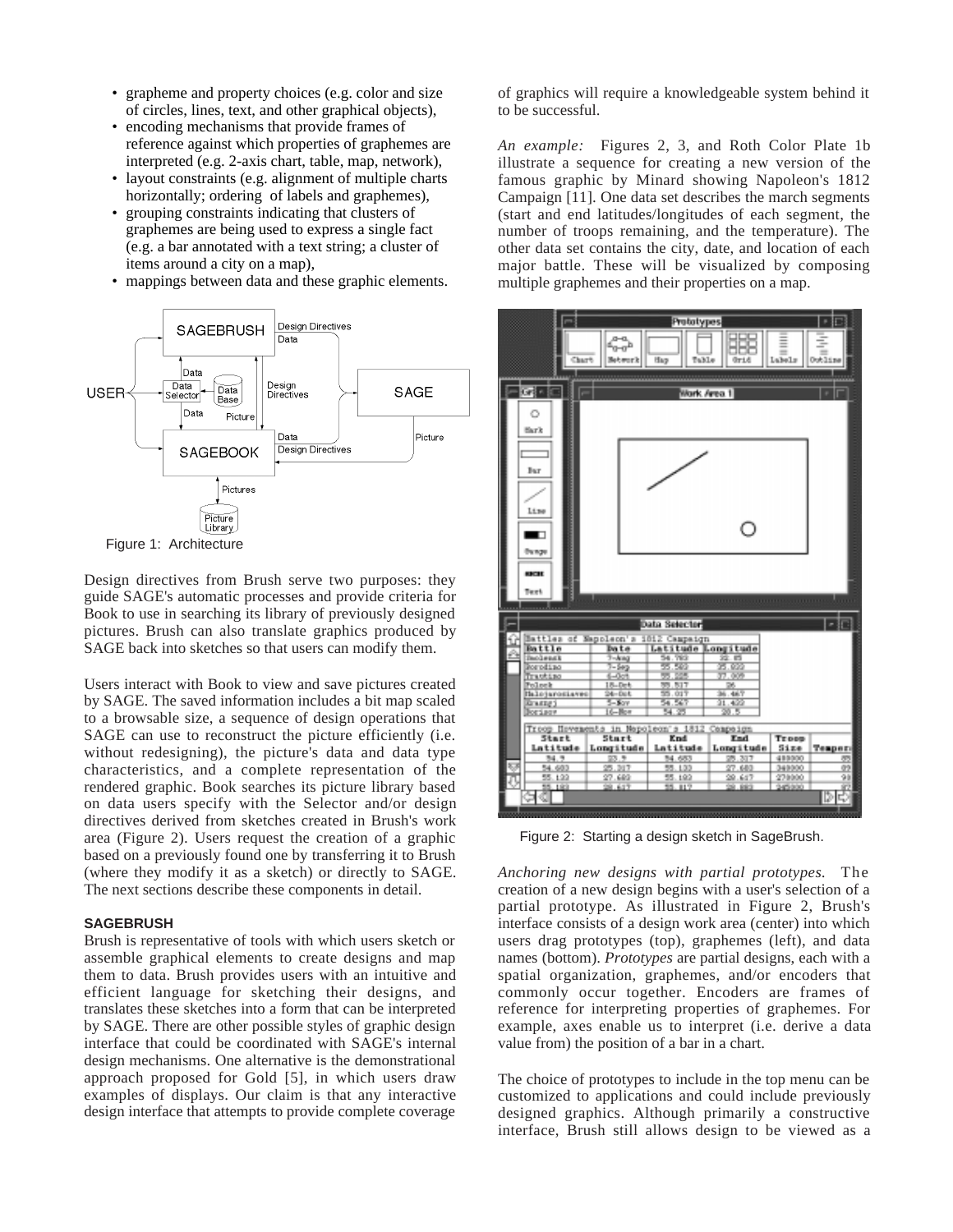process of refining prior, effective graphics. The first prototype in the top-left of Figure 2 is a general one for constructing all charts. It is actually a composite of horizontal and vertical axes. Although users could construct charts by assembling separate axes, doing so requires more steps and appears less intuitive than selecting a chart prototype. A similar rationale led to a network prototype, consisting of both graphemes (i.e. lines) and an encoder against which the graphemes are interpreted (i.e. the nodes). This eliminates the need for users to construct networks from primitives each time. In the example, a map prototype (more precisely, a 2D spatial coordinate display) was dragged to the design work area.

*Customizing by adding primitives to prototypes.* Prototypes are extended by adding graphemes. While the chart and map prototypes have no graphemes, dragging them into the design work area creates an *encoding space* which supports new design choices. The encoding space of a chart or map is defined by the interior of the two axes or coordinate-frame, respectively. Dragging line and mark graphemes (to represent march segments and battles) from the left window into the map's encoding space results in directives to SAGE to include these grapheme types in a design, with their positional properties interpreted relative to the map's coordinate system.



Figure 3: Property selection and data mapping in SageBrush's work area.

*Customizing the properties of graphemes.* Graphemes have other properties for encoding data besides position. Properties are chosen by selecting *property icons,* displayed by double-clicking a grapheme in the design work area. Double-clicking on the line in Figure 3 displays a menu of line properties (width and color) and arrows representing the positional properties of end-points. Selecting a property directs SAGE to use it to encode data in a design but does not indicate the data to which it corresponds. Double-clicking on a property icon allows users to convey specific directives (e.g. make all marks diamond-shaped or all lines blue; *reject* the use of color).

Completing the graphic requires a way to create *grapheme clusters*. As described above, dragging graphemes into an encoding space results in directives to use their positional properties in a design. When two or more graphemes are dropped close together in the same space, the position of one is interpreted relative to the axes or coordinate system,

while the positions of others are interpreted to convey *association* by adjacency. In Figure 3, two text strings have been placed next to the mark (which has been customized to be diamond-shaped) to convey association. Note that Brush only determined that the two strings and diamond are associated. SAGE must infer which of the three is used to convey position in the coordinate system (using knowledge of data characteristics and graphic expressiveness criteria [8,9]). Of course, a user can explicitly double-click on the diamond and select its property icons for position (a pair of arrows).

*Communicating the mapping of data to graphics.* Dropping a grapheme in a chart and selecting its color result in directives to SAGE to generate a design where position and color encode data. It does not specify which data (i.e. relation domains) to assign to these properties. While SAGE could attempt to infer this (just as it could also make choices of graphemes and properties), users can explicitly make these choices by dragging data labels from the Data Selector (bottom Figure 2), and dropping them on property icons. In Figure 3, Troop Size was mapped to line thickness and Start Latitude and Start Longitude to the position of one end of the line. Battle and Date have been mapped to text labels adjacent to the diamond (dragging a data name into the space simultaneously specifies that a text grapheme be used and maps the data to it). The completed design resulting from this interaction is shown in Roth Color Plate 1b, which was generated by SAGE.

*Coordinating multiple design spaces.* In addition to defining encoding spaces, prototypes also define *layout spaces*, which enable users to specify the relative positions of prototypes with respect to each other. There are two types of layout spaces, reflecting adjacency and embedding relationships. Adjacency spaces enable horizontal and vertical alignments among charts, tables, maps and other prototypes. Two charts and a table in Figure 5 have been sequenced by placement adjacent to each others' layout spaces. Embedding spaces enable the placement of one prototype within another (e.g. a network placed within a map or chart; a list placed within a network node).

Finally, it is important to emphasize that all of these design choices are optional. Users only need to specify the data they wish to visualize, but may further specify (to any level of completion):

- prototypes only,
- prototypes and additional graphemes,
- graphemes and their properties,
- the mapping of data to graphemes, and
- the mapping of data to specific grapheme properties.

The Napoleon example illustrates that users needn't specify all mappings. The system inferred End Latitude, End Longitude, and Temperature (and could have made choices for the other data, possibly differing from those of the user). The strength of this approach is that it can (1) reduce the amount of work needed to convey design choices and map them to data, (2) enable the construction of composites that could not be created by menu-based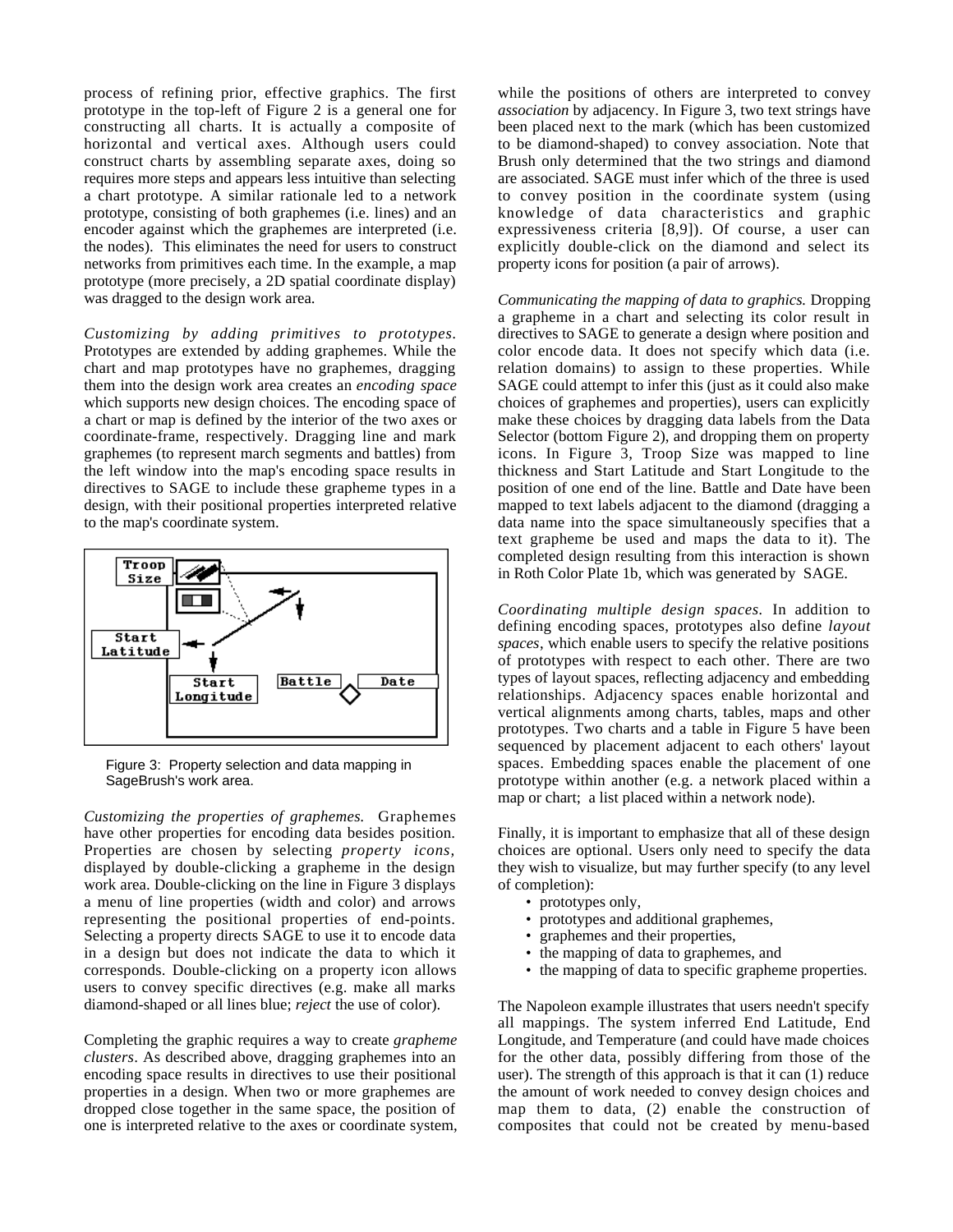approaches, (3) provide design expertise to supplement that of users, and (4) provide design directives for SageBook to use in searching its library of previously constructed pictures.

### **SAGEBOOK**

The goal of Book is to provide users with the ability to create new pictures analogous to existing ones they consider useful. Our intent is to provide users with access to a growing portfolio of graphic designs to provide ideas for visualizing their data. Book capitalizes on the explicit representation of designs and data characteristics by SAGE to provide a vocabulary for expressing search criteria.

Book provides two mechanisms for browsing pictures. The first is a file-folder metaphor analogous to that used in the Macintosh system, in which pictures created by SAGE are named and stored in locations defined by users. The second mechanism provides browsing by two types of picture content: graphical elements and data. Search criteria are based on exact match or partial overlap with data in the Data Selector and/or design elements in Brush.

Figure 4 illustrates the interface for browsing pictures retrieved by a search based on data overlap. The data for the search were facts about activities in a project management database (the final picture is shown in Roth Color Plate 1a). Pictures in the library that expressed similar data were listed by the interface. As a user selects each picture name, its bitmap is displayed. Multiple full size pictures can be displayed and arranged by users for comparison.



Figure 4: Browsing graphics by their data content in SageBook.

We have designed search criteria for several levels of match overlap based on data. These involve retrieving pictures which:

- show exactly the same data relations/attributes as in the data selector (e.g. find pictures of Activity End),
- contain the selected data in addition to other data,
- show different data that have the same underlying data characteristics.

For example, a *data relation* (to use relational database terms) representing quarterly expenses for a company's departments (Department, Business Quarter, Operating Cost) may have the same properties as another relation for stock market data (Stock, Calendar Date, Shares Traded). Both relations contain three domains with identical data characteristics: a nominal type, a temporal coordinate, and a quantity. There is also exactly one quantity for each nominal-time pair in both relations (i.e. functional dependency). See [8] for a more complete treatment of data characterization relevant to graphic design.

We have designed search criteria for several levels of match overlap based on graphical elements as well. These involve retrieving pictures that (1) show exactly the same design elements as those in the Brush sketch and (2) contain the Brush elements as a subset of a more complex design.

Our current work is addressing the problem of defining match criteria for combinations of data and graphical properties. We are also exploring similarity criteria for defining close matches with partial overlaps. For example, we need criteria for determining whether a network where the *color* of links encodes data is more similar to a chart using the color of bars or to another network where the *widths* of links encode data (i.e. what graphical elements are salient to users). Our intuitions suggest the latter, but a cognitive model based on user studies is needed to define similarity, as well as to verify the appropriate graphical primitives for the Book and Brush interfaces.

Our preliminary view is that searches based on different criteria serve different purposes for users, including:

- discovering how basic techniques can be expanded with additional graphical elements (e.g. how a network can encode using additional text or marks along its links or within its nodes),
- quickly retrieving a picture whose name has been forgotten, but some of whose elements are known,
- minimizing the effort of sketching a new design by retrieving a picture similar to the one desired and then modifying it in Brush.



Figure 5: Adding graphics in SageBrush to a picture found using SageBook (see Figure 4).

The last case is illustrated in Figures 4 and 5. Book found an *indented chart* with *color-coded interval bars* for data matching only part of a large data selection (activity, organization, start, end, current-status, labor-cost, resource). The chart was converted to a sketch in Brush,